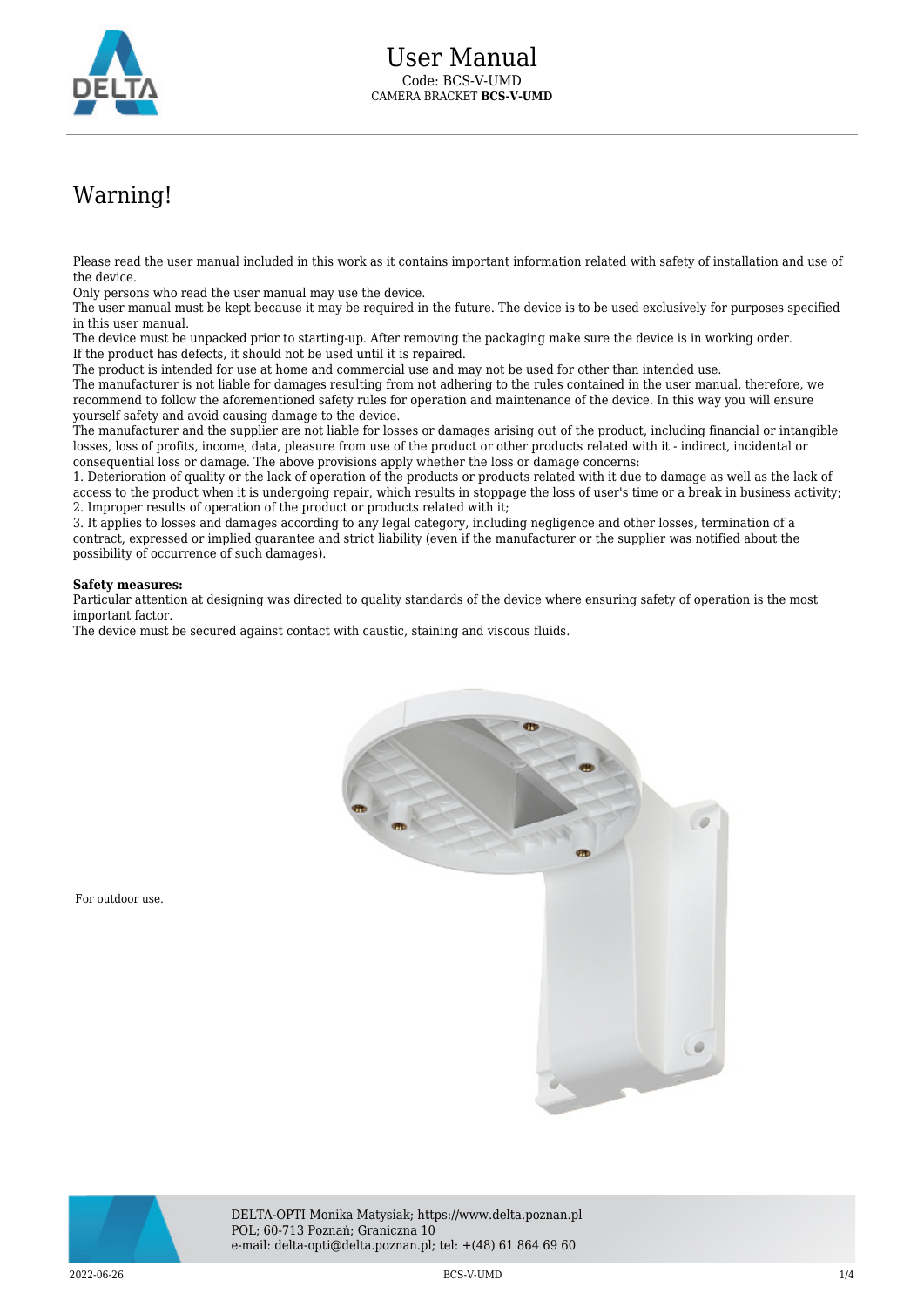

## User Manual Code: BCS-V-UMD CAMERA BRACKET **BCS-V-UMD**

| Neck diameter:        | Ø 111 mm           |
|-----------------------|--------------------|
| Suitable for cameras: | <b>BCS View</b>    |
| Material:             | Plastic            |
| Color:                | White              |
| Weight:               | $0.11 \text{ kg}$  |
| Dimensions:           | 163 x 111 x 120 mm |
| Manufacturer / Brand: | <b>BCS View</b>    |
| Guarantee:            | 3 years            |

## Dimensions:





2022-06-26 BCS-V-UMD 2/4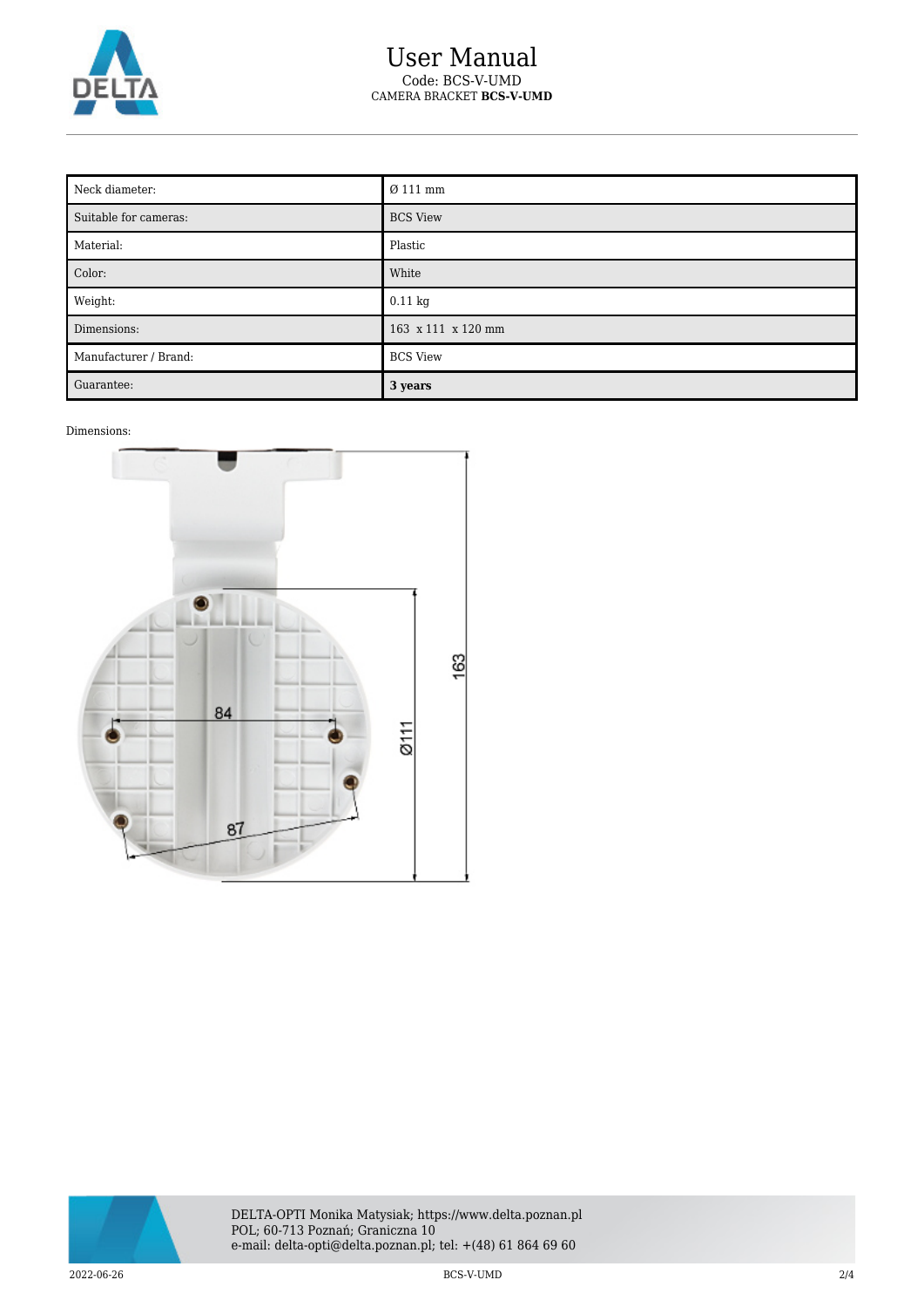



In the kit: